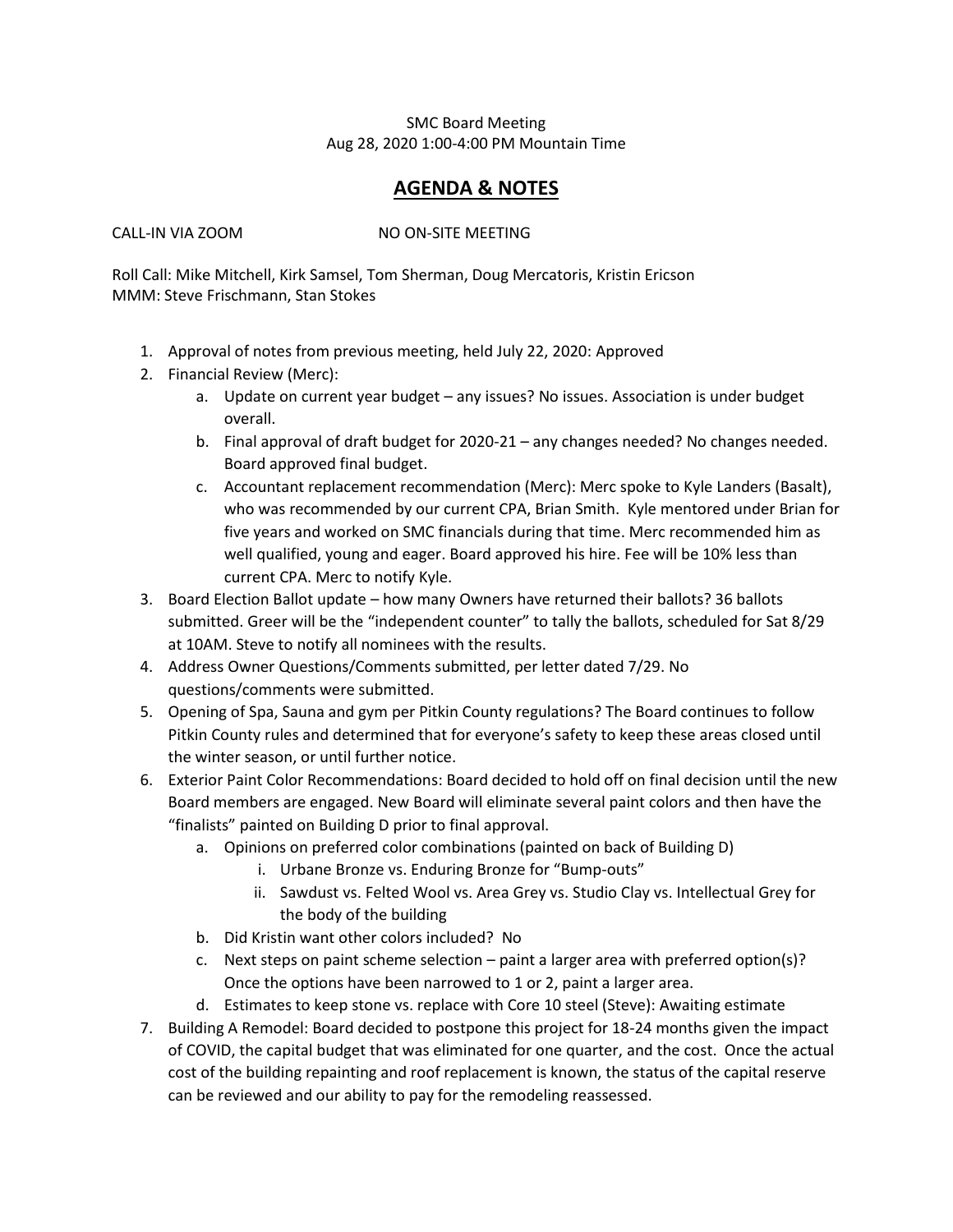- a. Status of new estimate from additional contractor? (Steve/Stan): Uncompetitive
- b. Review of costs (including replacement of side doors) and discussion of whether to proceed - Postponed
- c. Window glass to be tinted? With charcoal exterior cladding? Supplier? Discussion deferred
- d. Front door review of metal options and final selection metal or wood? Discussion deferred
- 8. Provision of electric car charging stations:
	- a. Discussion of options (see some possible options attached to this agenda): The proposal is that the HOA will utilize Chargepoint (or similar provider), a service that allows the HOA electricity to be used, rather than have each owner running a power line to an individual charger. Owners would pay for the initial installation cost of the chargers, but then HOA would assume responsibility for their ongoing maintenance. Owners who utilize the chargers would then be billed individually for their electricity usage. Need to determine if the HOA power feeds to the individual buildings need to be upgraded. Steve to check with MMM that a billing line item can be added to those owners who use the stations.
	- b. Specific request from E3 decision? No decision more information needed regarding a broader solution that would work for both upper and lower building Owners
	- c. Next steps and timing: Steve to investigate this option in more detail, including understanding the costs from Chargepoint for installing the chargers, how the monthly billing to individual users works, the cost of any monthly service charges (or other "hidden charges") from Chargepoint, and whether the charging stations are suitable for outside use in the Snowmass climate (e.g. if installed against the parking lot railings above the lower buildings to provide charging to these parking spots).
- 9. Status of D4 power supply to storage unit (Steve): Project not proceeding. Owner taking batteries into unit and charging there.
- 10. Digital Door Locks
	- a. Is the Board agreed that either mechanical or electronic keypads are OK, but fittings should be brushed nickel with round knobs (hardest for bears to open), rather than levers or latches? It was agreed that round door-knobs must be used.
	- b. Any further specification needed? All keypads must accommodate a SC-1 key
	- c. What do we do about existing owners with different locks already installed? Anyone with locks already installed are grandfathered with what they have.
	- d. Next steps? (newsletter?) Update HOA Rules & Regs to specify the requirements, per above.
- 11. Soundproofing feedback from Matt on his ceiling soundproofing does it work? good against heavy feet, kids running, ski boots, etc.? (Steve): Matt indicated sounds are toned down, much better than before he soundproofed. The general approach Matt took was to install acoustic foam in the ceiling, us a resilient channel and a second layer of drywall to isolate the sound, and changing light cans to LED lights. Kirk to speak with Matt to see if he will provide additional details as to what he did. The Board is interested in more details so they may provide them to other Owners, in the event they wish to consider a similar project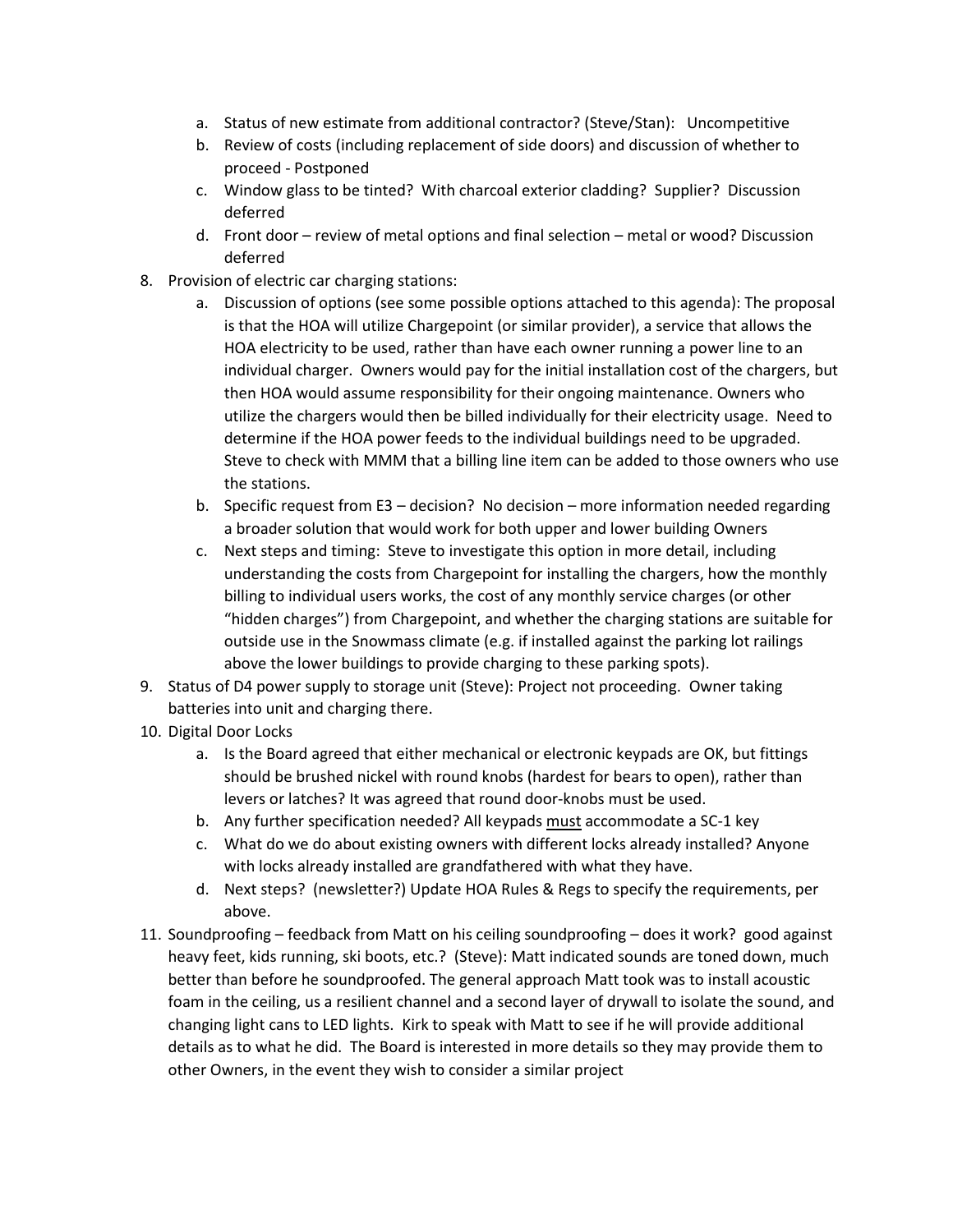- 12. New Shed is completed. Plans for a new bike rack? (Steve/Stan): No bike racks for this season. Kirk/Steve will determine if bike racks should be added for next summer
- 13. Status of SMC Sign Area Landscaping (Steve): Completed. Determine if the temporary fencing (to prevent dogs from encroaching the area) can be improved upon.
- 14. Status of Power Washer for Bike Cleaning (Steve): To be completed week of 8/31.
- 15. Update on researching Fines (AL370) (Mike): Board agreed to leave fines at \$100/day based on the current Rules & Regulations. Police to be called for noise or other types of violations.
- 16. Bannister installation for lower level of J, K and L buildings: Completed
- 17. Other Action List items not covered above
	- a. Deck/Patio lighting replacement on back decks of upper buildings installed? (AL 350): Completed
	- b. Breezeway deck resealing status update (AL 358): About five deck landings to be done; all else completed.
	- c. Rules and Regs update to tell people that parking for any time in reserved spots needs to be approved by Steve – any other rules and regs update to do at the same time? (AL 369): Will update R&R with door lock information also
	- d. Plantings around property entrance sign status update (AL 354): completed
	- e. Electrical panel replacement scheduled? (AL 375): awaiting to hear from electrician (Two Peaks).
- 18. Date of Next Meeting: Needs to be within 10 Days of the election of New Board Members, to agree on which Board Members fulfil which role on the new Board: Next meeting to be held Wed Sept 2 at 4 PM, at which time roles will be assigned.
- 19. Any Other Business:
	- a. Consider whether long term renters can have dogs. New Board to address this topic. Options discussed were:
		- i. to leave as is (no pets allowed),
		- ii. to handle requests on an "Exception basis", taking into account the particular circumstances, the duration of the lease, and the conduct of the particular renter
		- iii. allow all long term renters to have pets
	- b. Noise issues from long-term renter of C4: Make the owner aware that multiple complaints have come to the Board's attention. Steve to notify the owner that this must be corrected immediately, or fines will be imposed. Steve to follow up written communication with a phone call to discuss the Owners planned response.
		- i. Overall noise issues, primarily from short term rentals, is an on-going issue. Board discussed sound-proofing floors of Units let to short-term renters, or whether all units should be soundproofed. Also discussed was whether this can be mandated, whether the cost can be shared between upper and lower units, whether the HOA should be involved financially, and what the potential cost would be per square foot to demolish and sound-proof, and then replace the whatever flooring material was present.
		- ii. Next Steps: Mike and the new President, when appointed, to speak with the attorney (Paul Taddune) to find out whether the HOA has the authority to mandate soundproofing of the floor of one unit to reduce noise impact on the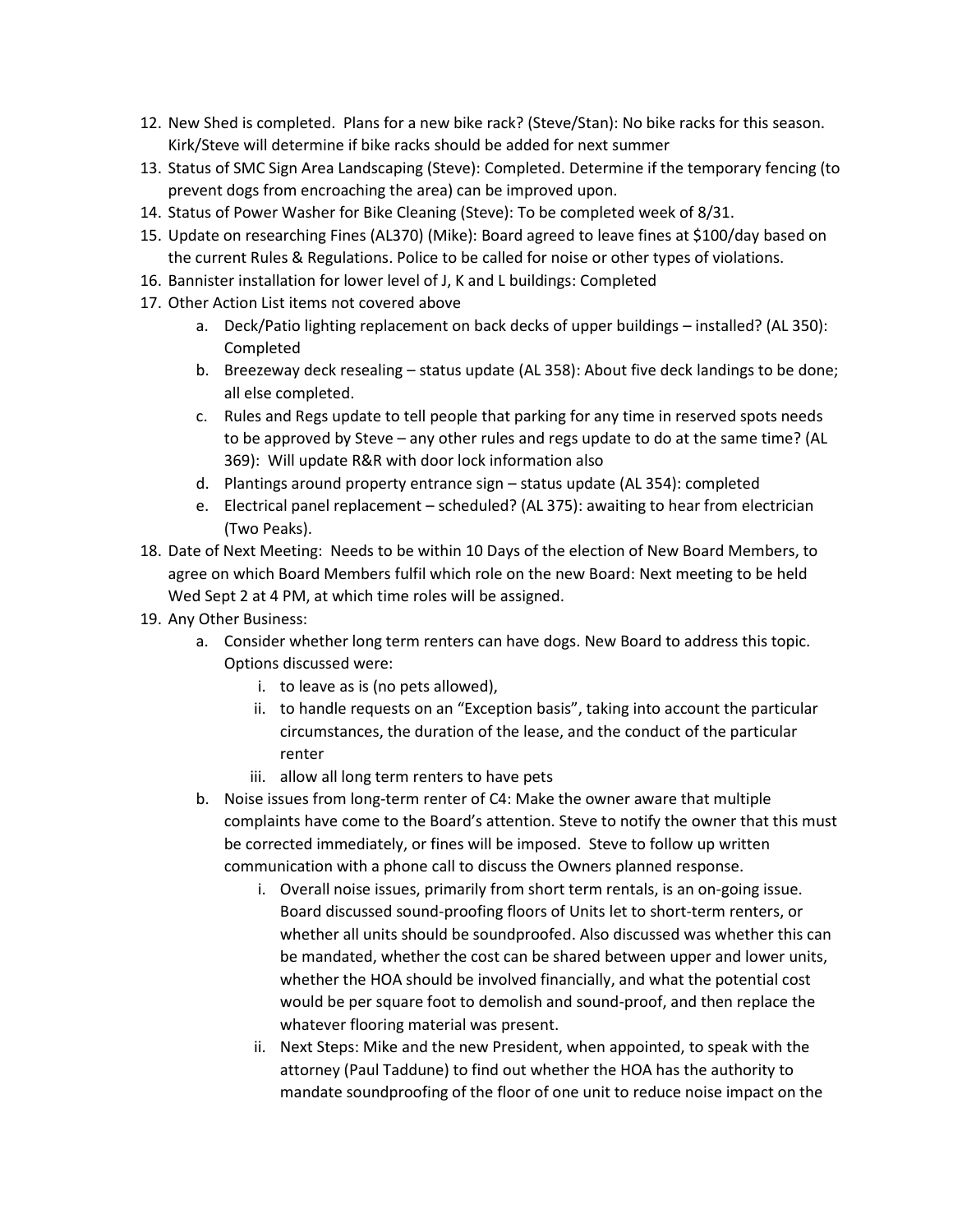unit below. Steve to determine cost/sq. foot for demolition of different types of flooring, to add sound-proofing, and to replace with the same flooring.